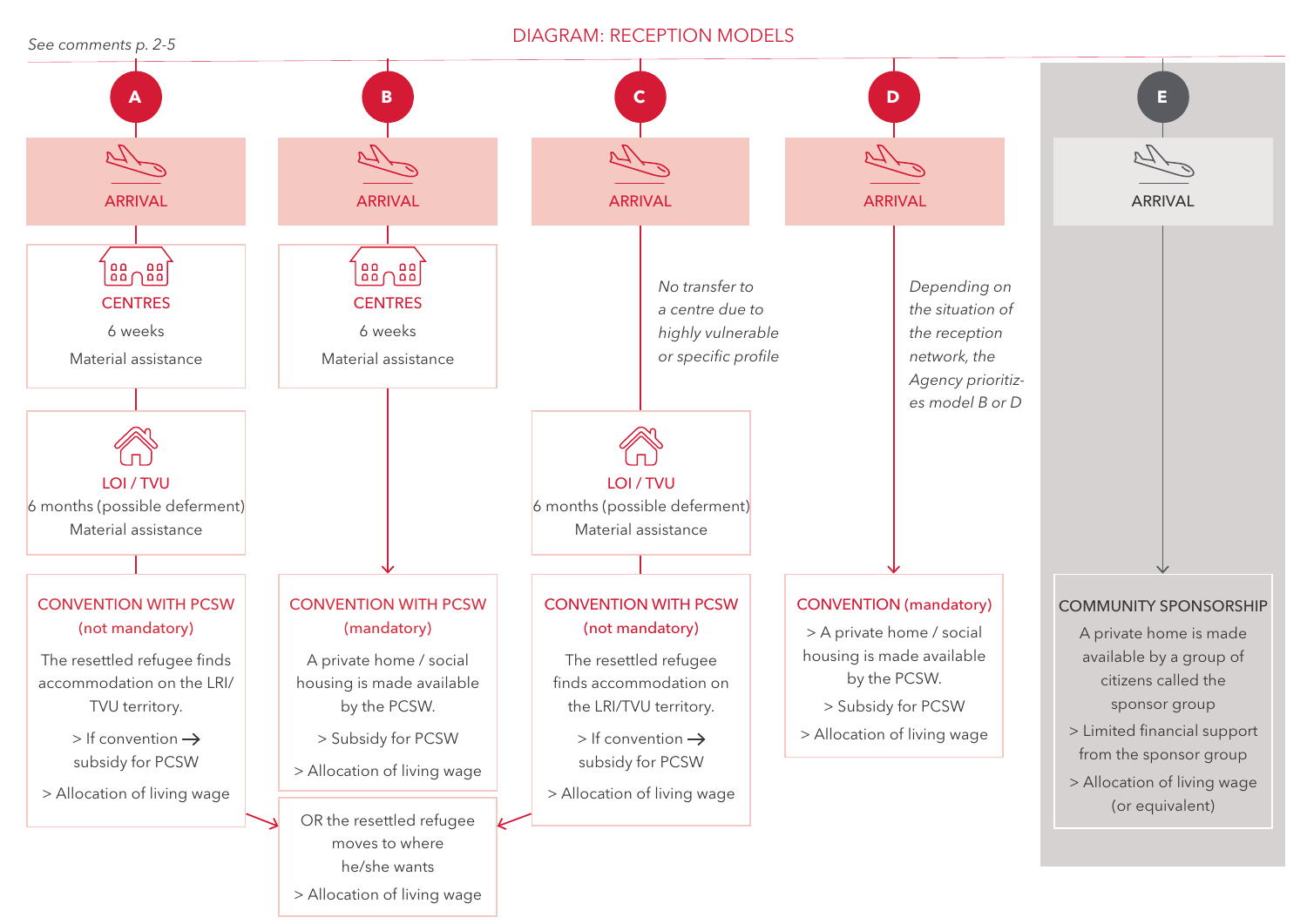#### **MODEL A**

#### **PHASE 1**

- $\left(\begin{matrix} \frac{1}{\sqrt{1}}\\ \frac{1}{\sqrt{1}}\\ \frac{1}{\sqrt{1}}\\ \frac{1}{\sqrt{1}}\\ \frac{1}{\sqrt{1}}\\ \frac{1}{\sqrt{1}}\\ \frac{1}{\sqrt{1}}\\ \frac{1}{\sqrt{1}}\\ \frac{1}{\sqrt{1}}\\ \frac{1}{\sqrt{1}}\\ \frac{1}{\sqrt{1}}\\ \frac{1}{\sqrt{1}}\\ \frac{1}{\sqrt{1}}\\ \frac{1}{\sqrt{1}}\\ \frac{1}{\sqrt{1}}\\ \frac{1}{\sqrt{1}}\\ \frac{1}{\sqrt{1}}\\ \frac{1}{\sqrt{1}}\\ \frac{1}{\sqrt{1}}\\ \frac{1$ centres specialised in accompanying this target group for a period of 6 weeks.
- **i** Code 207/ mandatory place of registration: reception centre.
- **6** Medical assistance: reception centre.
- œ The person receives material assistance $^{\rm 1}.$
- $\frac{4}{45}$ Reception programme (BELCO $+^2$ ) and social support in centre.

#### **PHASE 2**

- The person is assigned to an individual reception structure managed by a PCSW (LRI) or by Caritas International (TVU) for a period of 6 months (extension possible).
- 
- **i** Code 207/ mandatory place of registration: LRI/TVU.
- **6** Cover of medical expenses by mutual insurance company (higher intervention in medical costs possible by PCSW).



The person receives material assistance $^{\rm 1}.$ 



Social support by LRI.

# **PHASE 3**

The person finds (with or without the help of the PCSW) accommodation in the commune of the LRI or TVU place.



**i** Suppression of Code 207.

- $\boxed{6}$  Cover of medical expenses by mutual insurance company (higher intervention in medical costs possible by PCSW).
	- The resettled person receives a living wage $^3$  and is able to pay the rent on the accommodation.
	- The PCSW can enter into a convention with Fedasil and receive a bonus of €2,500 p.p. for the first year and €500 if there is local anchoring thereafter.
- $\int_{\frac{\pi}{4}}^{\frac{\pi}{4}}$ Intensive social support from PCSW.
- 1 See "Circular addressed to LRIs regarding financial intervention."
- <sup>2</sup> The BELCO+ training is provided by Fedasil upon arrival in Belgium. This training builds on the Belgian Cultural Orientation (BELCO) which is provided before the transfer to Belgium. The aim is to ensure continuity in terms of content, methodology, etc. to provide individuals with knowledge, skills and a mentality that are useful in their process towards independence and integration.
- The living wage is only received from the time the resettled person is outside the network (centre or LRI).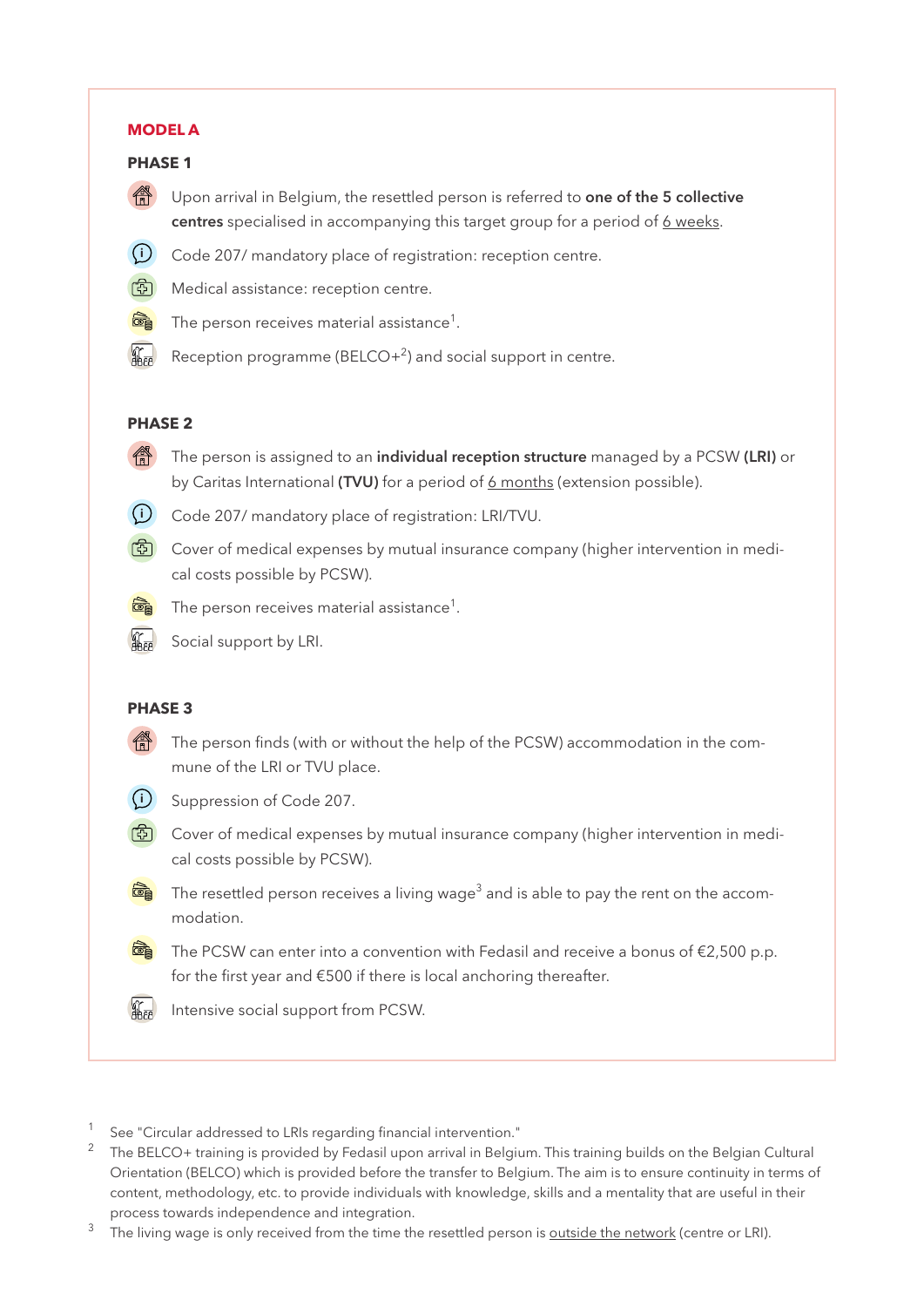# **MODEL B**

# **PHASE 1**

- **1999** Upon arrival in Belgium, the resettled person is referred to **one of the 5 collective** centres specialised in accompanying this target group for a period of 6 weeks.
- **i** Code 207/ mandatory place of registration: reception centre.
- **6** Medical assistance: reception centre.
- **ROD** The person receives material assistance $^{\rm 1}.$
- $\frac{4}{400}$ Reception programme (BELCO+<sup>2</sup>) and social support in centre.

## **PHASE 2**

- The person is referred to a **private home or social housing** (outside the LRI). This housing is offered voluntarily by a PCSW for a minimum period of 12 months.
- **i** Suppression of Code 207.
- **©** Cover of medical expenses by mutual insurance company (higher intervention in medical costs possible by PCSW).
- The person receives a living wage $^3$  and is able to pay the rent on the house.
- **<sub>o</sub>** The PCSW can enter into a convention with Fedasil and receive a bonus of €2,500 p.p. for the first year and €500 p.p. if there is local anchoring thereafter.
- Intensive social support from PCSW.  $\frac{4}{2}$

- $1$  See "Circular addressed to LRIs regarding financial intervention."
- <sup>2</sup> The BELCO+ training is provided by Fedasil upon arrival in Belgium. This training builds on the Belgian Cultural Orientation (BELCO) which is provided before the transfer to Belgium. The aim is to ensure continuity in terms of content, methodology, etc. to provide individuals with knowledge, skills and a mentality that are useful in their process towards independence and integration.
- The living wage is only received from the time the resettled person is outside the network (centre or LRI).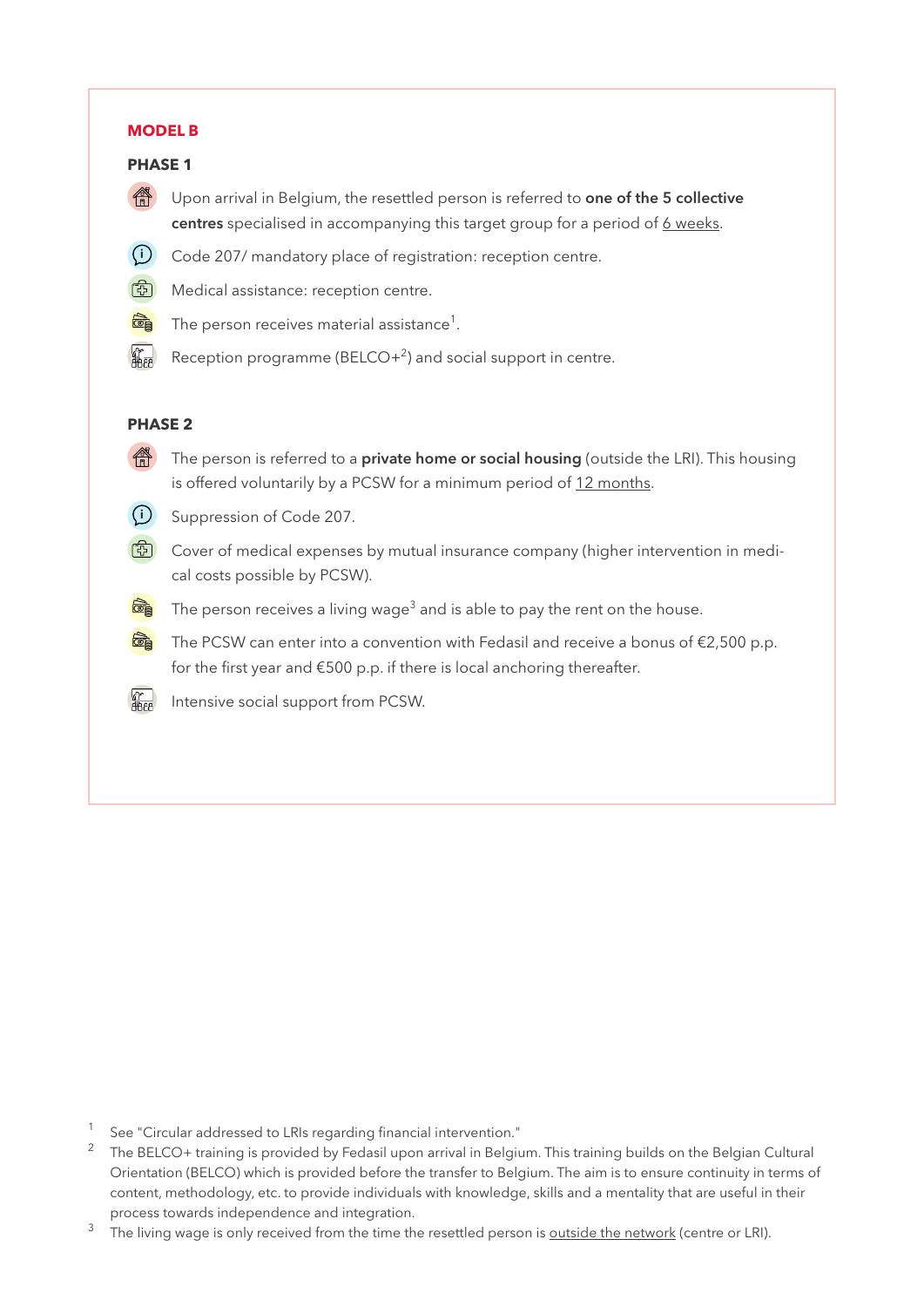#### **MODEL C**

# **PHASE 1**

The resettled person is directly assigned to an **individual reception structure** managed by a PCSW (LRI) or by Caritas International (TVU) for a period of 6 months (extension possible).

**i** Upon arrival in Belgium, a code 207/mandatory place of registration: "no show" will be given. As soon as the application for international protection is registered with the Immigration Office, the code 207 becomes LRI or TVU.

 $\boxed{3}$  As long as the code 207 is a "no show», medical costs are covered by Fedasil, as soon as the code 207 becomes LRI or TVU, medical costs are covered by the mutual insurance (higher intervention in medical costs possible by PCSW).

 $\frac{\overline{\text{cm}}}{\text{cm}}$  The person receives material assistance1 during the asylum procedure. As soon as the person is registered in the Register of Foreign Nationals, the costs of the house and basic needs continue to be covered and the person is given pocket money.

 $\frac{4}{2}$  $BECO+<sup>2</sup>$  training by "flying coaches" from Fedasil and social support by LRI.

### **PHASE 2**

The person finds (with or without the help of the PCSW) a home in the commune of the LRI or TVU place.

**i** Suppression of Code 207.

- $\boxed{3}$  Cover of medical expenses by mutual insurance company (higher intervention in medical costs possible by PCSW).
	- The resettled person receives a living wage $^3$  and is able to pay the rent on the house.

 $\mathbb{R}$  The PCSW can enter into a convention with Fedasil and receive a bonus of  $\epsilon$ 2,500 p.p. for the first year and €500 if there is local anchoring thereafter.

Intensive social support from PCSW.

 $1$  See "Circular addressed to LRIs regarding financial intervention."

<sup>&</sup>lt;sup>2</sup> The BELCO+ training is provided by Fedasil upon arrival in Belgium. This training builds on the Belgian Cultural Orientation (BELCO) which is provided before the transfer to Belgium. The aim is to ensure continuity in terms of content, methodology, etc. to provide individuals with knowledge, skills and a mentality that are useful in their process towards independence and integration.

The living wage is only received from the time the resettled person is outside the network (centre or LRI).